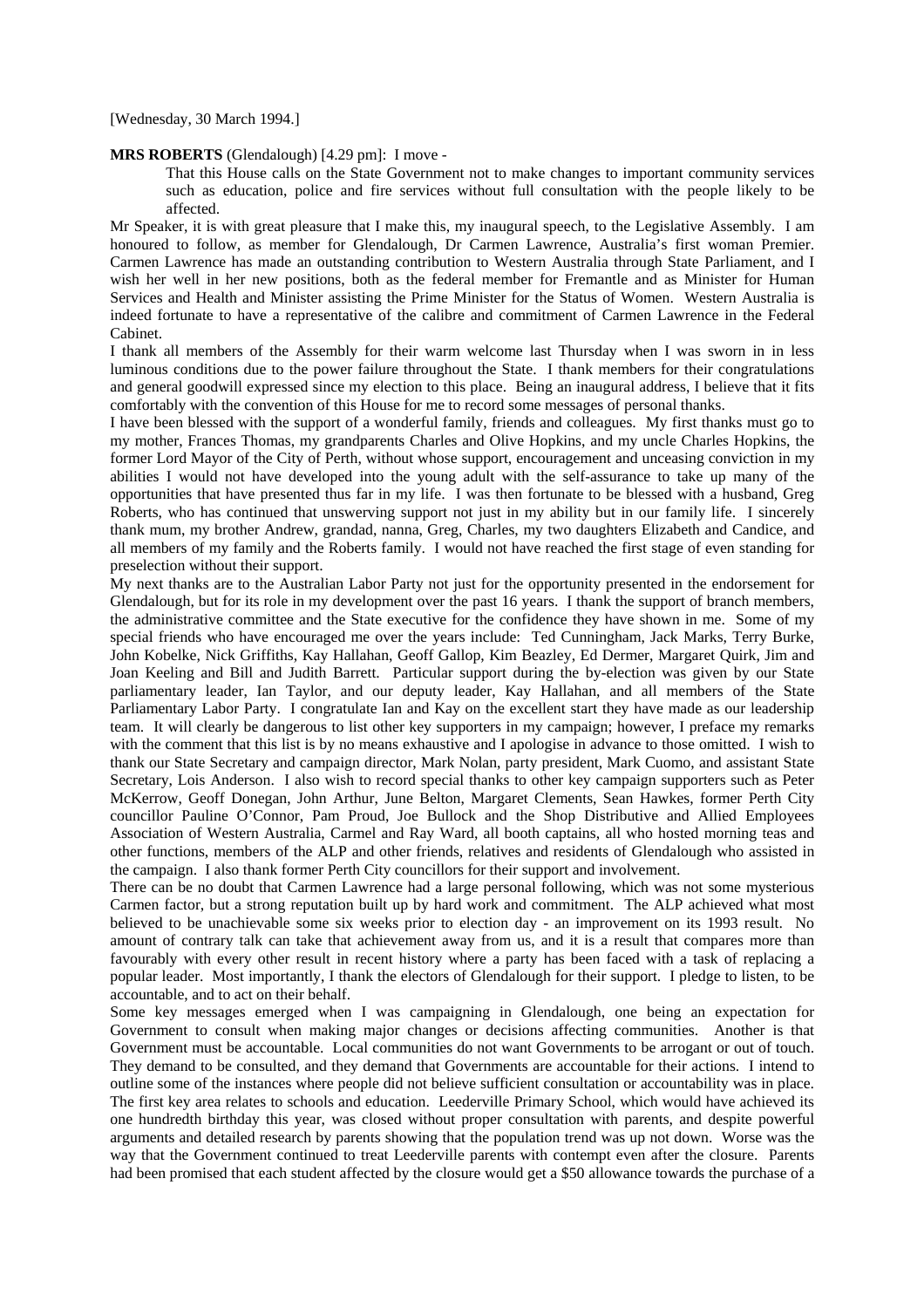new school uniform. They were promised a bus to get students to their new school and a staffed crossover on Charles Street to assist in students' safety. Each one of these promises was broken.

On 15 February 1994 *The West Australian* newspaper released a further list of school closures that would bring to four the number of schools in the Glendalough electorate to be affected. Leederville was already closed; Osborne Primary School was listed for closure; and Tuart Hill and Mt Hawthorn Primary and Junior Primary Schools were listed for amalgamation. Residents had every right to be extremely angry because it was this Government that had promised before the 1993 election 12 months' consultation with parents before any school would be closed down. During the by-election campaign, on 1 March 1994, I revealed that the City of Stirling had formally approved in principle a huge housing development adjacent to Osborne Primary School called Hamilton Lakes precinct. It comprises 1 100 single and mixed residential units as well as a sports field. landscape nursery and village greens. I further revealed that this development was expected to contain some 3 000 new residences and would have the potential to triple Osborne Primary School's population within three years. I now note that the housing development is being advertised. The example of Osborne Primary School emphasised the importance of consultation with local communities. It was unfortunate that it took a by-election and planned public rally some three weeks after the publishing of the school hit list for school communities to be listened to and for a commitment to be given not to close any school without the consent of parents. The frightening aspect is that without the by-election no notice may have been taken of parents. It could have been a repeat of the brick wall hit by the residents and ratepayers of the City of Perth.

My plea to the Government is to listen to parents and teachers and to realise that our children's future cannot be assessed solely in terms of dollars and cents. Parents, teachers and families need our support. Next to parents, teachers are the most important influence on the lives of young Western Australians. They are well aware that a quality education is the greatest gift which can be provided to young people. As a former teacher I know only too well that Western Australia has an education system of a very high standard which is served by a dedicated and professional teaching service. But I also know that our education system is under pressure because of a growing student population, Government cutbacks and the McCarrey report, which recommends greater private sector involvement. Teachers cannot do it all on their own. They need backup from the Department of Education and proper financial support for education from the State Government. Students' educational needs must be put before dollar driven school closures. Appropriate funding must be given to the education capital works budget. Top executive positions in the ministry must not be expanded at the expense of classroom and support teachers. It is beholden on Government and the community to acknowledge the key role teachers play in the educational and social development of our young people. I intend applying my first hand experience of the education system by fighting to protect teachers from any attempt to impose contracts and reduce conditions; pushing for further incentives for service in remote and regional areas; supporting the expansion of advanced skills and key teacher positions; advocating greater permanent employment opportunities for temporary teachers; and supporting the expansion of the full time preprimary program for five year olds.

I oppose any moves to reduce the conditions of TAFE staff by transferring them to the independent college award. I further deplore the decision of TAFE to renege on an undertaking to grant permanency to 160 temporary lecturers who met criteria laid down by the department. Education in Western Australia is at the crossroads. The teachers and lecturers of our young people need the support of this Parliament. While I am on the subject of schools it is also important for members to realise that schools provide an important community focus. They develop a sense of belonging and in many ways local people feel an attachment to their local school, whether or not they have children attending the school. I know that this is certainly the case with residents whom I canvassed living near the Osborne Primary School, which was established 91 years ago and is a strong part of that community. There is also often a failure to acknowledge the social and support role of schools. Schools are more than an educational institution. The nurturing environment of many smaller schools does have a positive effect on young children and may be more cost effective in the long term. Fully rounded, responsible, law abiding citizens will not emerge from large, regimented schools where children do not get the personal attention or encouragement they need. Children suppressed by fear or discipline will ultimately rebel and society will suffer the consequences.

Another key area I will address is local government and, more particularly, the way the break-up of the City of Perth was handled. A lot of rhetoric has been expressed in recent years about greater responsibility and autonomy for local government; meanwhile we are still awaiting the new local government Act which has been promised for so long. A great proportion of the electors of Glendalough live within the City of Perth in the suburbs of Wembley, West Leederville, Leederville, Mt Hawthorn and North Perth. Despite earlier denials by the Government and its promise of a referendum at the 1993 State election, the destruction of the Perth City Council was forced on ratepayers and residents with no consultation whatsoever. The Government went ahead despite a petition containing over 12 000 signatures, and against a hastily convened council referendum in which 90 per cent of those who voted opposed the break-up of the Perth City Council. A year earlier the same people had said that severing residential areas from the city would result in a doubling of the rates. The same people are now saying that that will not occur; yet they make that statement as the commissioners of the City of Perth draw